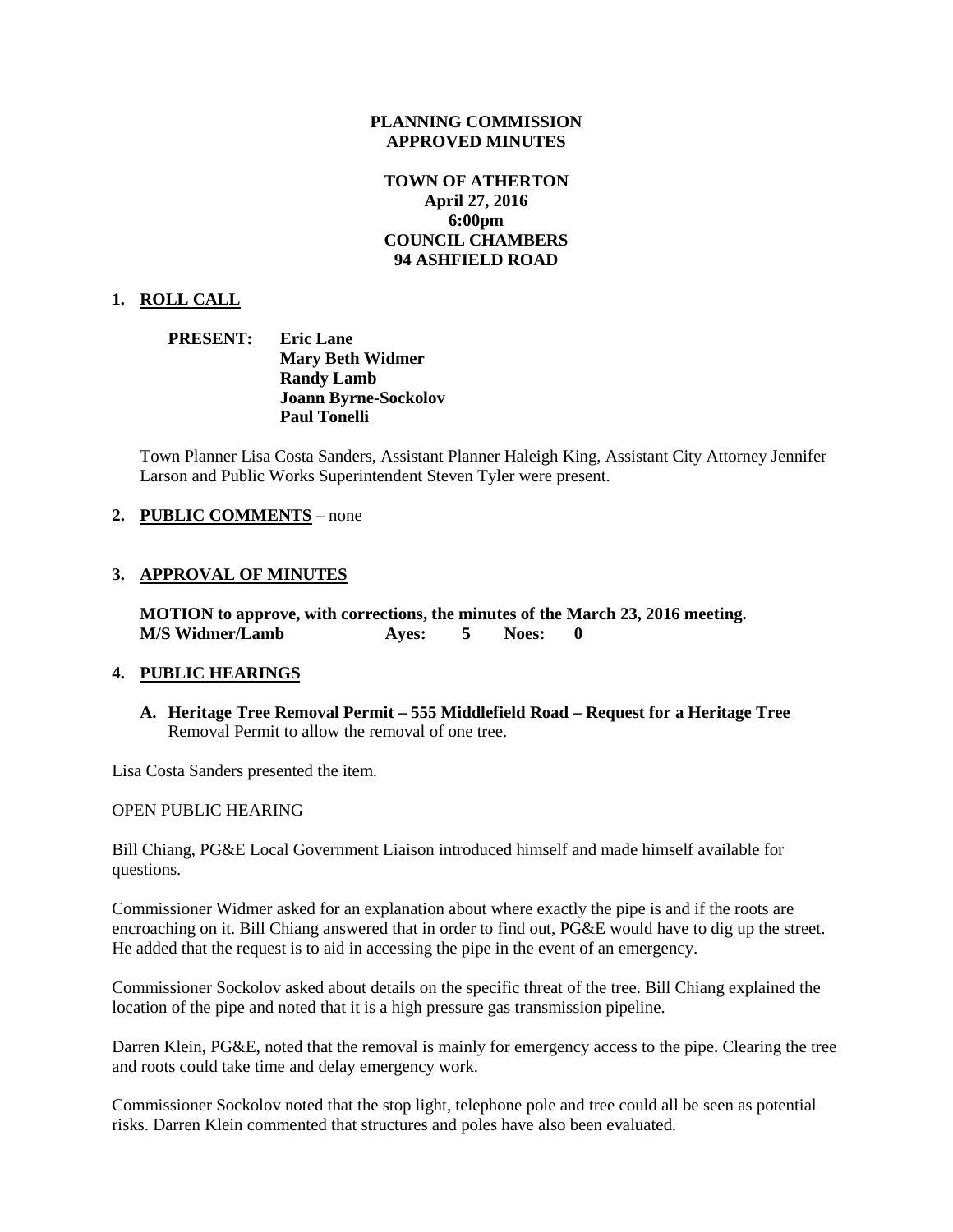Commissioner Sockolov asked why the tree removal is being requested now. Darren Klein noted that PG&E began taking a closer look at these types of issues since the San Bruno pipeline incident.

Commissioner Tonelli asked for more clarity on where the pipeline is and how far down the roots go on a tree like this. Chris Paxson, arborist, noted that the depth of the roots depends on the tree's water source.

Commission Lamb requested an explanation of what the transmission line is used for. Bill Chiang commented that a transmission line has 120psi whereas a service or distribution line will have closer to 30psi or in some cases even lower. Bill Chiang emphasized that this is a high pressure transmission line.

# CLOSE PUBLIC HEARING

Commissioner Sockolov noted that she is not satisfied and doesn't see the risk of intrusion as a high risk.

Commissioner Tonelli asked who would decide where the replacement trees will be located. Lisa Costa Sanders answered that the school (Menlo Atherton High School) and the Town Arborist Sally Bentz would determine the location of the new trees.

Assistant City Attorney Jennifer Larson noted that the item is not to decide if the tree can be removed as PG&E is regulated under the State Public Utility Commission and are not required to follow Town zoning code. She added that the Commission can weigh in on the mitigation measures. She reiterated that there is not much leeway on the item.

Commissioner Sockolov noted that the presentation was mostly hypothetical and she would like to see more factual information.

Commissioner Tonelli would like the replacement trees located close to the existing wall so the canopy would be near the corner.

Commissioner Widmer commented that the removal of the tree is premature.

Commissioner Lamb noted that it doesn't matter where the roots are, he believes that the tree impedes access to the pipeline.

Chair Lane noted that the tree is in the way of the pipeline and is also not safe as far as traffic management. He appreciated the PG&E outreach.

**MOTION that the Planning Commission find that the existing American Elm tree located at the northwest corner of Middlefield Road and Ringwood Avenue in front of Menlo-Atherton High School, 555 Middlefield Road in Atherton constitutes a matter of public safety and that there is a probability of personal injury and/or significant property damage as a function of proximity to exiting structures and objects of value and interference with utility services. For the reasons outlined in the Staff Report, the Commission approves the tree removal with the conditions stated in the draft Heritage Tree Removal Certificate.**

**M/S Lamb/Tonelli Ayes: 4 Noes: 1 (Widmer)**

*Findings:*

- *1. There is a probability of personal injury and/or significant property damage as a function of proximity to existing structures and objects of value and interference with utility services.*
- **B. Special Structures Permit and Heritage Tree Removal permit – 172 Tuscaloosa Avenue -** Request for a Special Structure permit to allow an increase in the sidewall and main building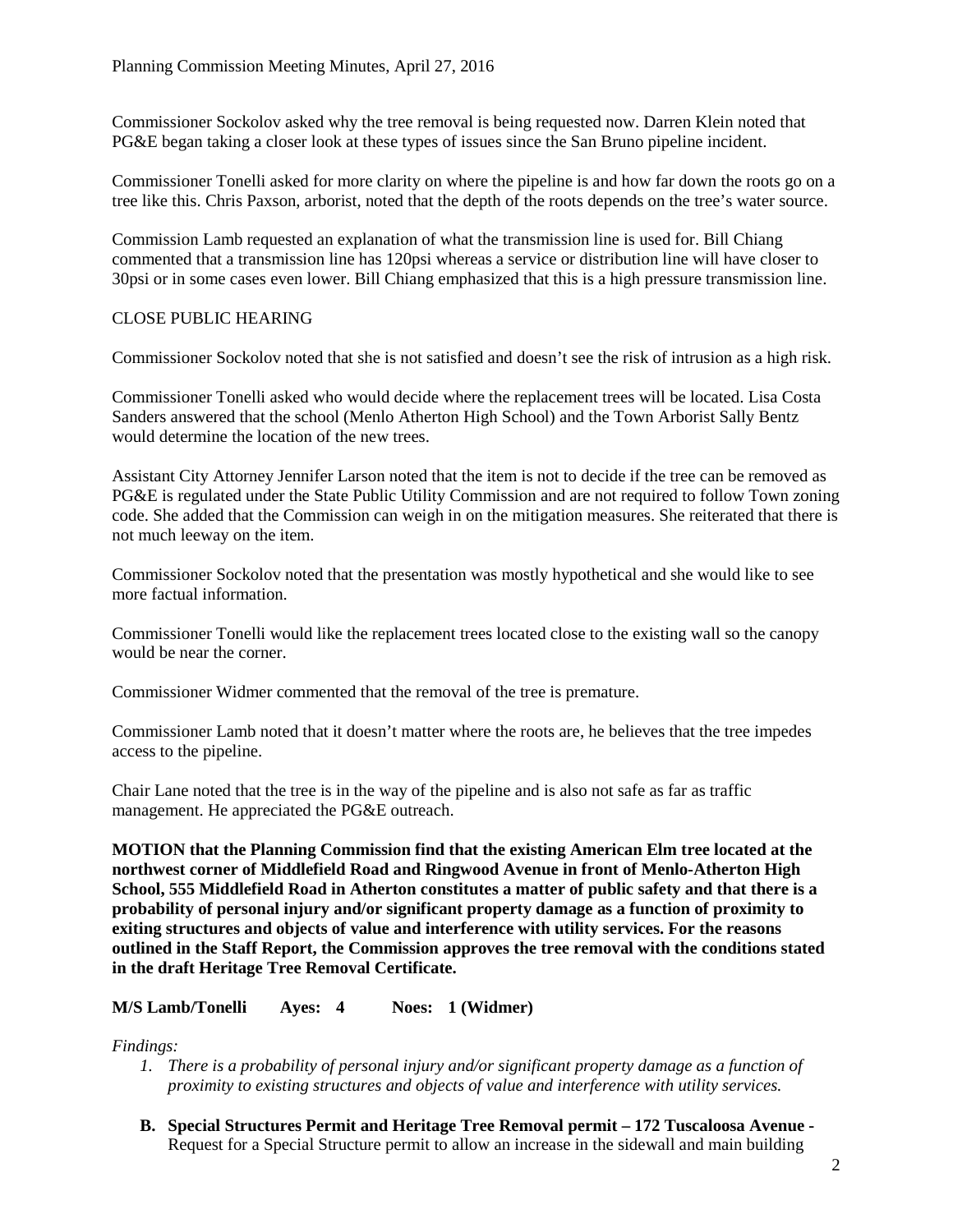height and a Special Structure permit to allow a basement to extend beyond the footprint of the main residence and a Heritage Tree Removal Permit for the removal of two heritage trees.

### *Commissioner Lamb recused himself from this item.*

Lisa Costa Sanders presented the item. She noted that the neighbors appreciated the siting of the building in the center of the property.

Commissioner Widmer asked for clarification on why the request is not a variance. Lisa Costa Sanders answered that a variance would require a hardship associated with the lot.

Commissioner Tonelli received clarification for the dimensions of the basement extension beyond the footprint of the house.

### OPEN PUBLIC HEARING

Jude Kirik, PPG architect, introduced himself as the architect liaison since the project architect is Pascal Goujon who resides in Nice, France.

Jude Kirik noted that since the lot is the result of two merged lots, there are trees down the middle of the property that used to be screening for the two separate lots. Because of the previous lot lines some trees will be affected. Jude Kirik commented that there were many neglected trees. Michael Young, project arborist and Sally Bentz have worked together to ensure that the remaining trees will thrive.

Jude Kirik also noted that the house is in the center of the large lot and there will be minimal if any impact to neighbors.

Commissioner Tonelli clarified the dimensions of the sidewalls. He also clarified the patio vs. lightwell definition. Jude Kirik explained that they are designing for light, air and greenery and don't want the space to feel subterranean.

Barry and Martha O'Neill, Tuscaloosa residents, expressed concern about the removal of trees. They further would like to know what basement construction is doing ecologically and seismically. They expressed concern at what is happening to the lot and wish to preserve the neighborhood character.

Michael Young, arborist, described the trees on the lot and noted that five trees out of 106 were removed due to hazard level.

Commissioner Tonelli asked about the golf pavilion and was assured that attention is being paid to acoustics.

### CLOSE PUBLIC HEARING

Chair Lane noted that he is comfortable with the approach since the merged lots means less traffic.

Commissioner Sockolov noted that creativity with basement space is outpacing the code. She would like to see a balance between embracing creativity and innovation as well as the character of the neighborhood.

Commissioner Tonelli asked Steve Tyler about the trees on the lot. Steve Tyler explained the Town's position regarding the trees. Commissioner Tonelli noted that he is familiar with the lot and hopes the applicant will work with neighbors with regards to landscape screening.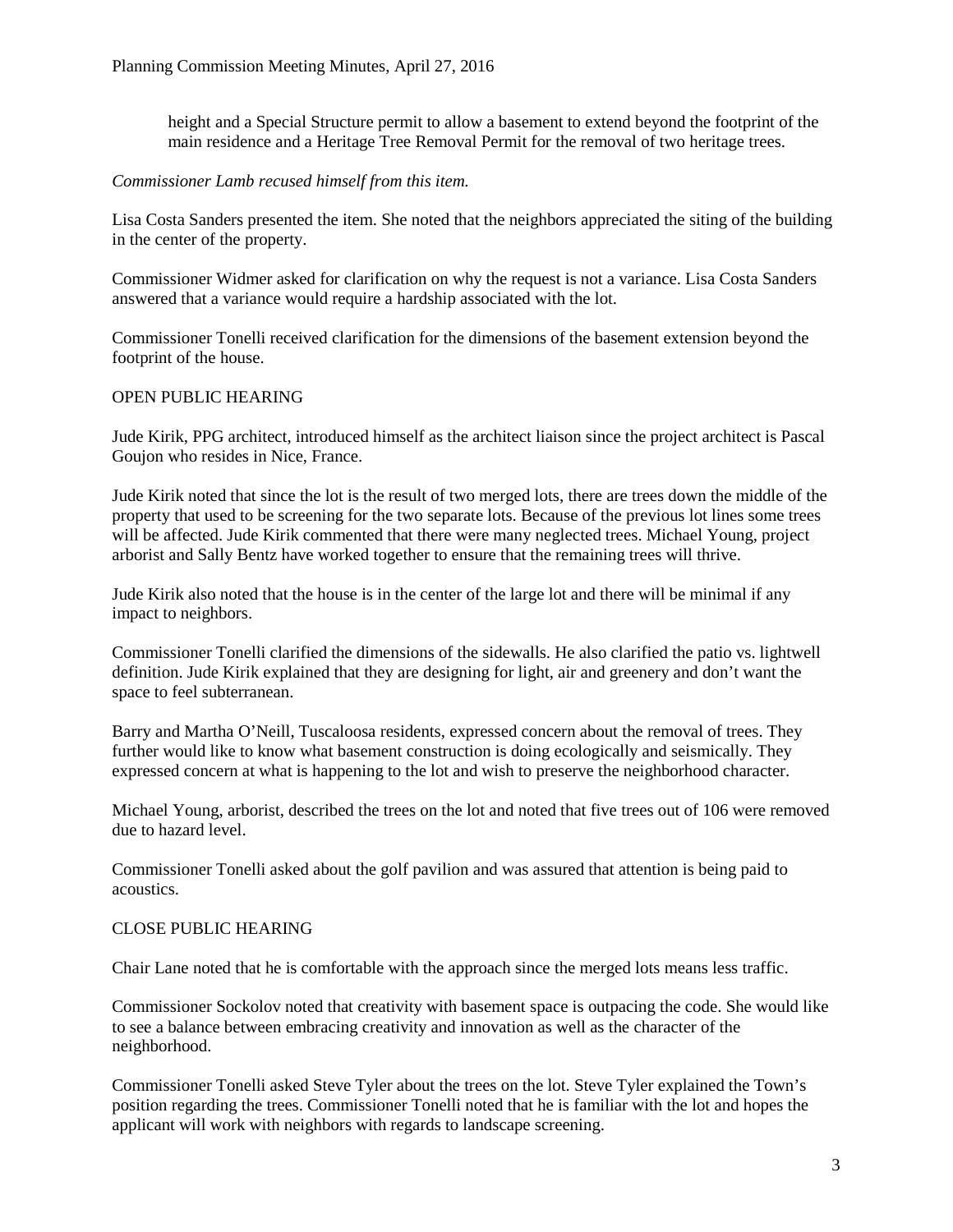**MOTION to approve the Special Structure Permit for an increase to the sidewall height for the main residence at 172 Tuscaloosa Avenue subject to the conditions contained in the Special Structure Permit Certificate.**

**M/S Widmer/Sockolov Ayes: 4 Noes: 0 Recused: 1 (Lamb)**

*Findings:*

- *1. The proposed building or structure will not negatively impact neighboring properties with respect to privacy and view.*
- *2. The proposed building or structure complies with other development standards, restrictions, or limitations for the proposed building or structure, such as height and landscaping screening.*
- *3. The granting of the special structure permit is consistent with the objectives of the General Plan and this title.*

**MOTION to approve the Special Structure Permit to allow a basement to extend beyond the footprint of the main residence to allow the basement extension at the front of the home only at 172 Tuscaloosa Avenue subject to the conditions contained in the Special Structure Permit Certificate.**

**M/S Widmer/Tonelli Ayes: 4 Noes: 0 Recused: 1 (Lamb)**

**MOTION to approve the Heritage Tree Removal Permit to allow the removal of two heritage trees at 172 Tuscaloosa Avenue subject to the conditions in the Heritage Tree Removal Permit Certificate and based on the findings and for the reasons incorporated in the Staff Report.**

| <b>M/S Tonelli/Widmer</b> | Aves: 4 | Noes: 0 | <b>Recused: 1 (Lamb)</b> |
|---------------------------|---------|---------|--------------------------|
|                           |         |         |                          |

*Findings:*

*1. The removal of the two trees would not be contrary to the purpose and intent of the Atherton General Plan.*

Commissioner Lamb re-joined the meeting

**C. Heritage Tree Removal Permit – 95 Mercedes Lane –** Request for a Heritage Tree Removal Permit to remove five heritage trees.

Assistant Planner Haleigh King presented the item.

Commissioner Tonelli clarified which trees are being considered for removal.

### OPEN PUBLIC HEARING

Commissioner Lamb asked about the possibility of replanting. Landscape designer Lorissa Kimm noted that it is possible but very costly. She further indicated that she contacted other landscape professionals to see if anyone wanted the trees. Mexican palm trees are less desirable.

### CLOSE PUBLIC HEARING

**MOTION to find that the proposed removal of five heritage trees at 95 Mercedes Lane in Atherton would not be contrary to the purpose and intent of the General Plan, for the reasons outlined in the Staff Report, and that the Commission approve the tree removal with the conditions sated in the Draft Heritage Tree Removal Certificate.**

**M/S Tonelli/Lamb Ayes: 5 Noes: 0**